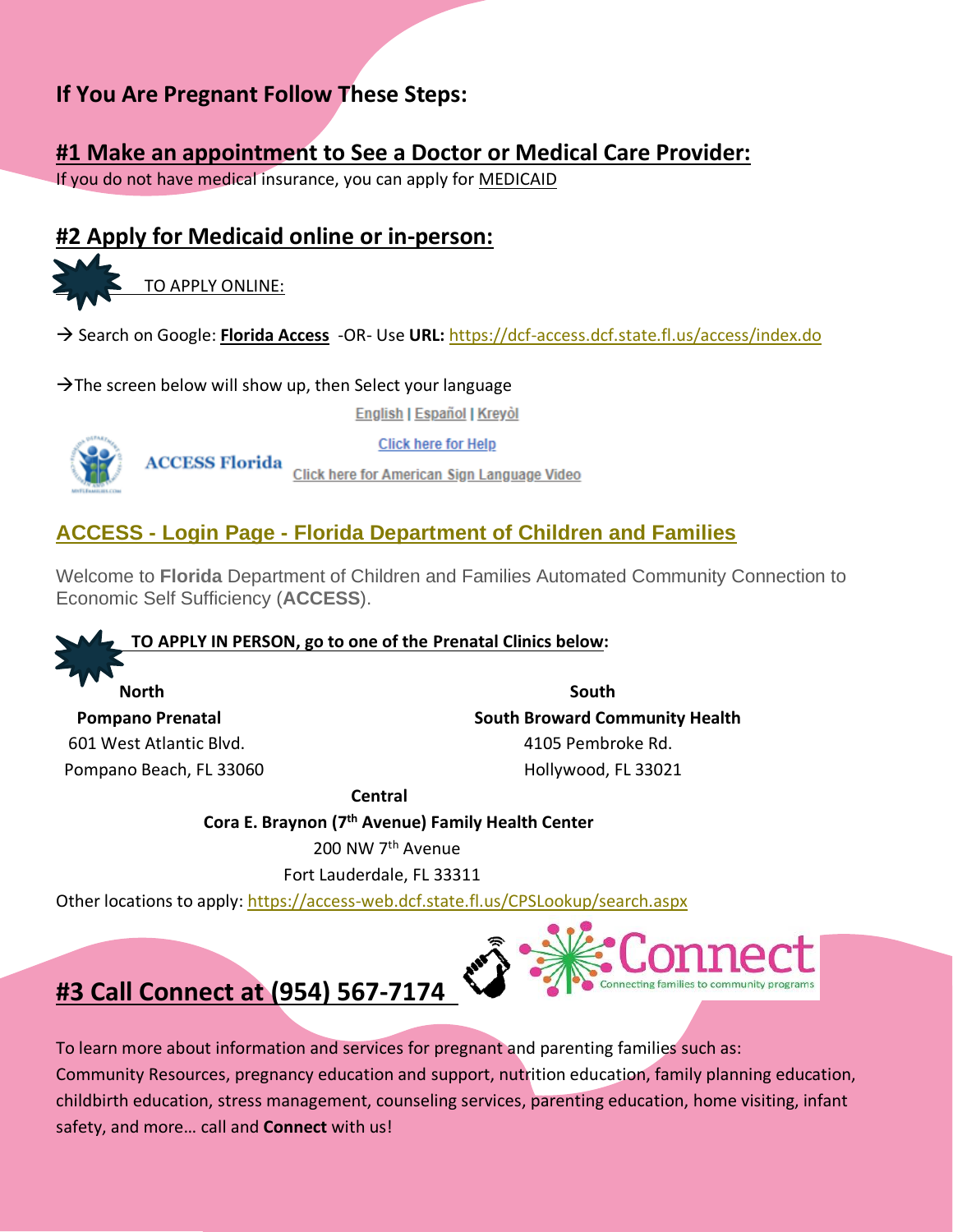## **Si Esta Embarazada Siga Estos Pasos:**

#### **#1 Haga una cita para ver un médico o proveedor de atención medica:**

Si no tiene seguro médico puedo solicitar MEDICAID

## **#2 Aplique para Medicaid en línea o en persona:**

PARA APLICAR EN LINEA:

→ Búsqueda en Google: **Florida Access** -O- Use la **URL:** <https://dcf-access.dcf.state.fl.us/access/index.do>

 $\rightarrow$ Aparecerá la siguiente pantalla, luego seleccione su idioma

**English | Español | Kreyòl** 



**Click here for Help** 

**ACCESS Florida** Click here for American Sign Language Video

#### **ACCESS - Login Page - [Florida Department of Children and Families](file:///C:/Users/mgutierrez/AppData/Local/Microsoft/Windows/INetCache/Content.Outlook/06DUNE7L/ACCESS%20-%20Login%20Page%20-%20Florida%20Department%20of%20Children%20and%20Familieshttps:/dcf-access.dcf.state.fl.us/access/index.do)**

Welcome to **Florida** Department of Children and Families Automated Community Connection to Economic Self Sufficiency (**ACCESS**).

 **PARA APLICAR EN PERSONA, vaya a una de las clínicas prenatales a continuación:** 

 **Norte Sur**

**Pompano Prenatal South Broward Community Health**  601 West Atlantic Blvd. 4105 Pembroke Rd. Pompano Beach, FL 33060 **Hollywood, FL 33021** 

> **Centro Cora E. Braynon (7th Avenue) Family Health Center** 200 NW 7th Avenue

> > Fort Lauderdale, FL 33311

Otros lugares para aplicar:<https://access-web.dcf.state.fl.us/CPSLookup/search.aspx>



# **#3 Llame a Connect al (954) 567-7174**

Para obtener más información sobre los servicios para embarazadas, familias y padres, tales como: Recursos comunitarios, educación y apoyo para el embarazo, educación sobre nutrición, educación sobre planificación familiar, educación sobre el parto, manejo del estrés, servicios de consejería, educación sobre crianza de los hijos, visitas a domicilio, seguridad infantil, ¡y mucho más… Llame y Conéctese con nosotros!